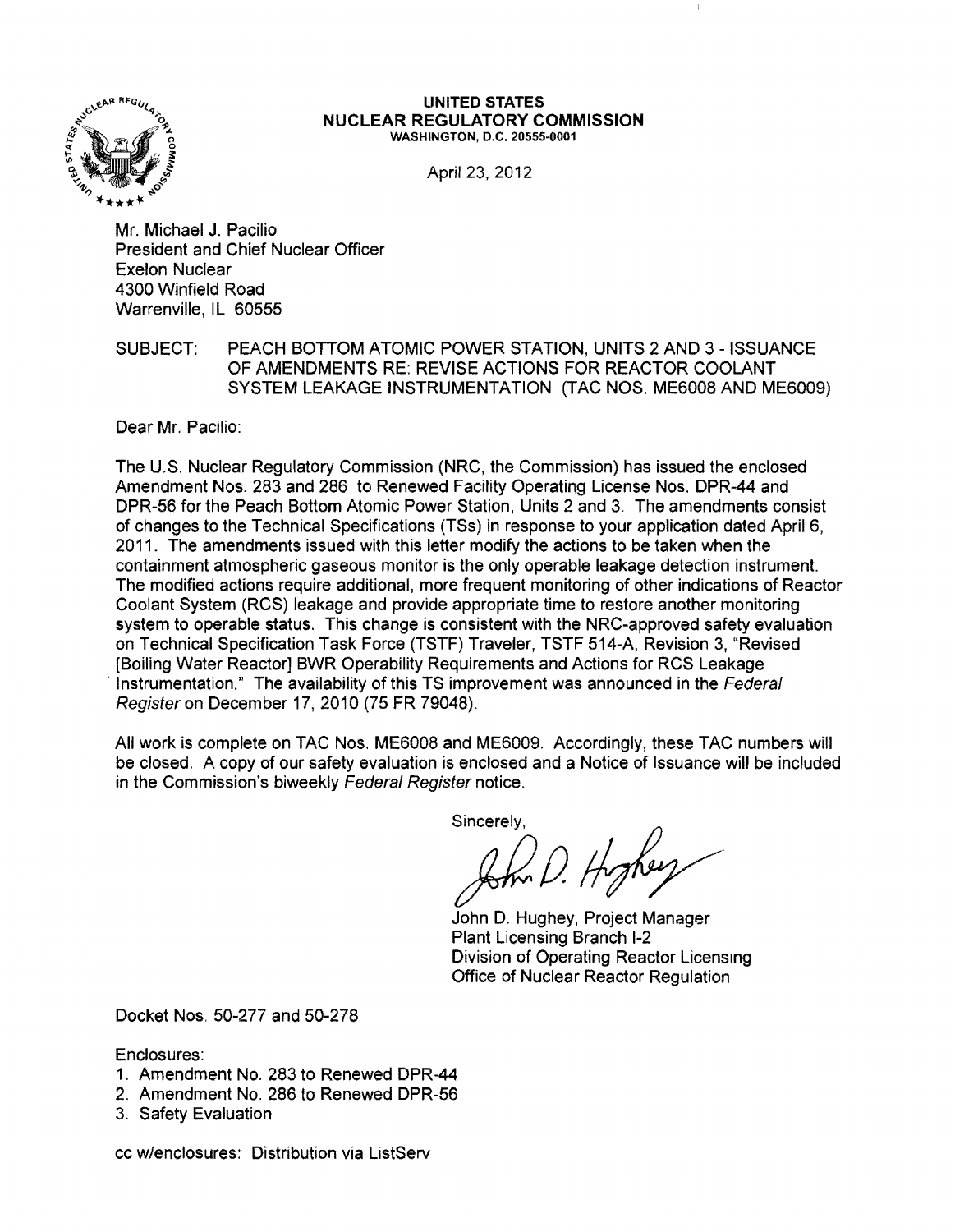

#### UNITED STATES NUCLEAR REGULATORY COMMISSION WASHINGTON, D.C. 20555·0001

# EXELON GENERATION COMPANY, LLC

# **PSEG NUCLEAR, LLC**

# DOCKET NO. 50-277

# PEACH BOTTOM ATOMIC POWER STATION, UNIT 2

## AMENDMENT TO RENEWED FACILITY OPERATING LICENSE

Amendment No. 283 License No. DPR-44

- 1. The Nuclear Regulatory Commission (the Commission) has found that:
	- A. The application for amendment by Exelon Generation Company, LLC (Exelon Generation Company), and PSEG Nuclear LLC (the licensees), dated April 6, 2011, complies with the standards and requirements of the Atomic Energy Act of 1954, as amended (the Act), and the Commission's rules and regulations set forth in 10 CFR Chapter I;
	- B. The facility will operate in conformity with the application, the provisions of the Act, and the rules and regulations of the Commission;
	- C. There is reasonable assurance: (i) that the activities authorized by this amendment can be conducted without endangering the health and safety of the public, and (ii) that such activities will be conducted in compliance with the Commission's regulations;
	- D. The issuance of this amendment will not be inimical to the common defense and security or to the health and safety of the public; and
	- E. The issuance of this amendment is in accordance with 10 CFR Part 51 of the Commission's regulations and all applicable requirements have been satisfied.
- 2. Accordingly, the license is amended by changes to the Technical Specifications as indicated in the attachment to this license amendment, and paragraph 2.C.(2) of Renewed Facility Operating License No. DPR-44 is hereby amended to read as follows: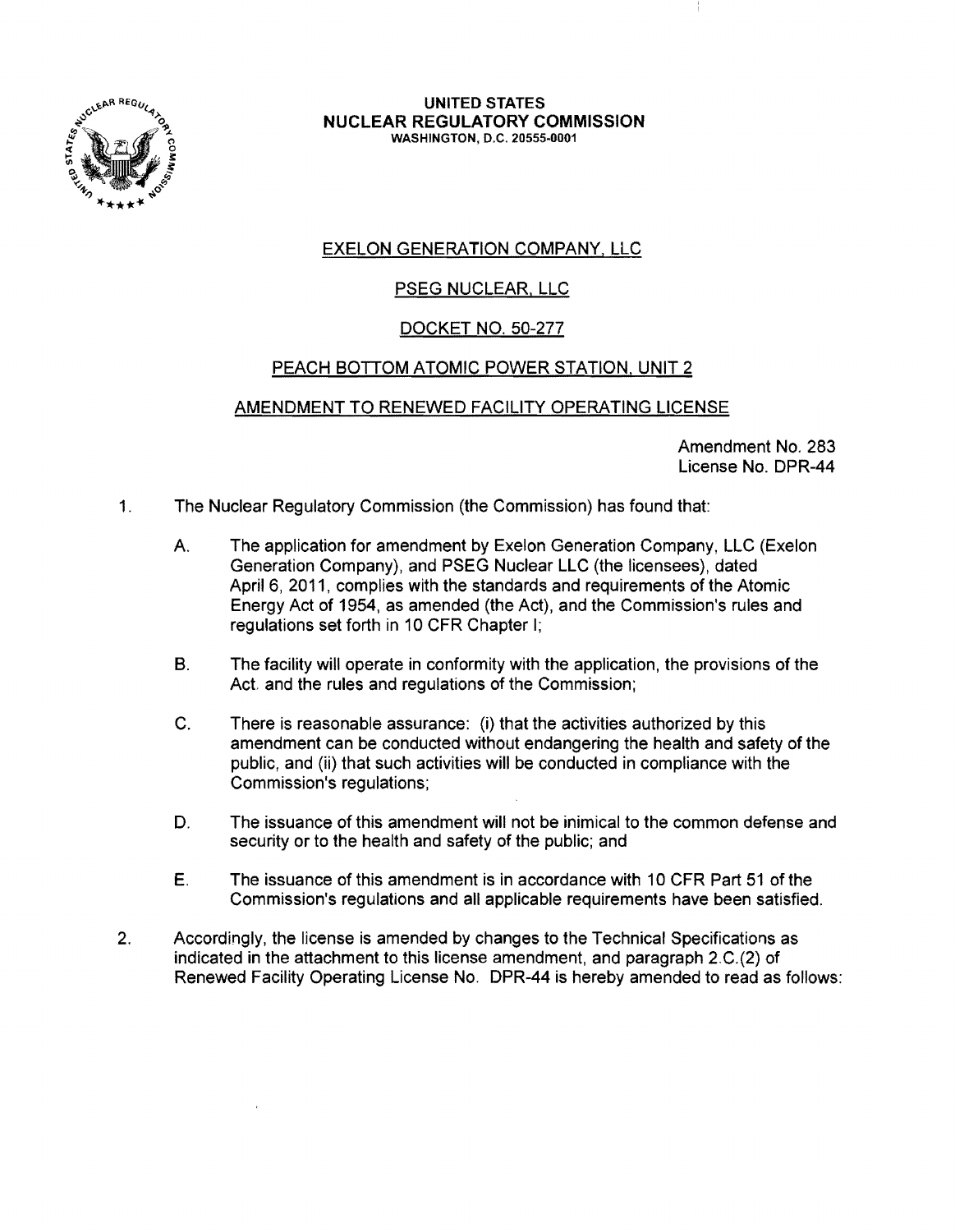(2) Technical Specifications

The Technical Specifications contained in Appendices A and B, as revised through Amendment No. 283, are hereby incorporated in the license. Exelon Generation Company shall operate the facility in accordance with the Technical Specifications.

3. Implementation Requirements:

This license amendment is effective as of the date of issuance, and shall be implemented within 60 days of issuance.

FOR THE NUCLEAR REGULATORY COMMISSION

 $\sim$ 

Meena Khanna, Chief Plant Licensing Branch 1-2 Division of Operating Reactor Licensing Office of Nuclear Reactor Regulation

Attachment: Changes to the Technical Specifications and Facility Operating License

Date of Issuance: April 23, 2012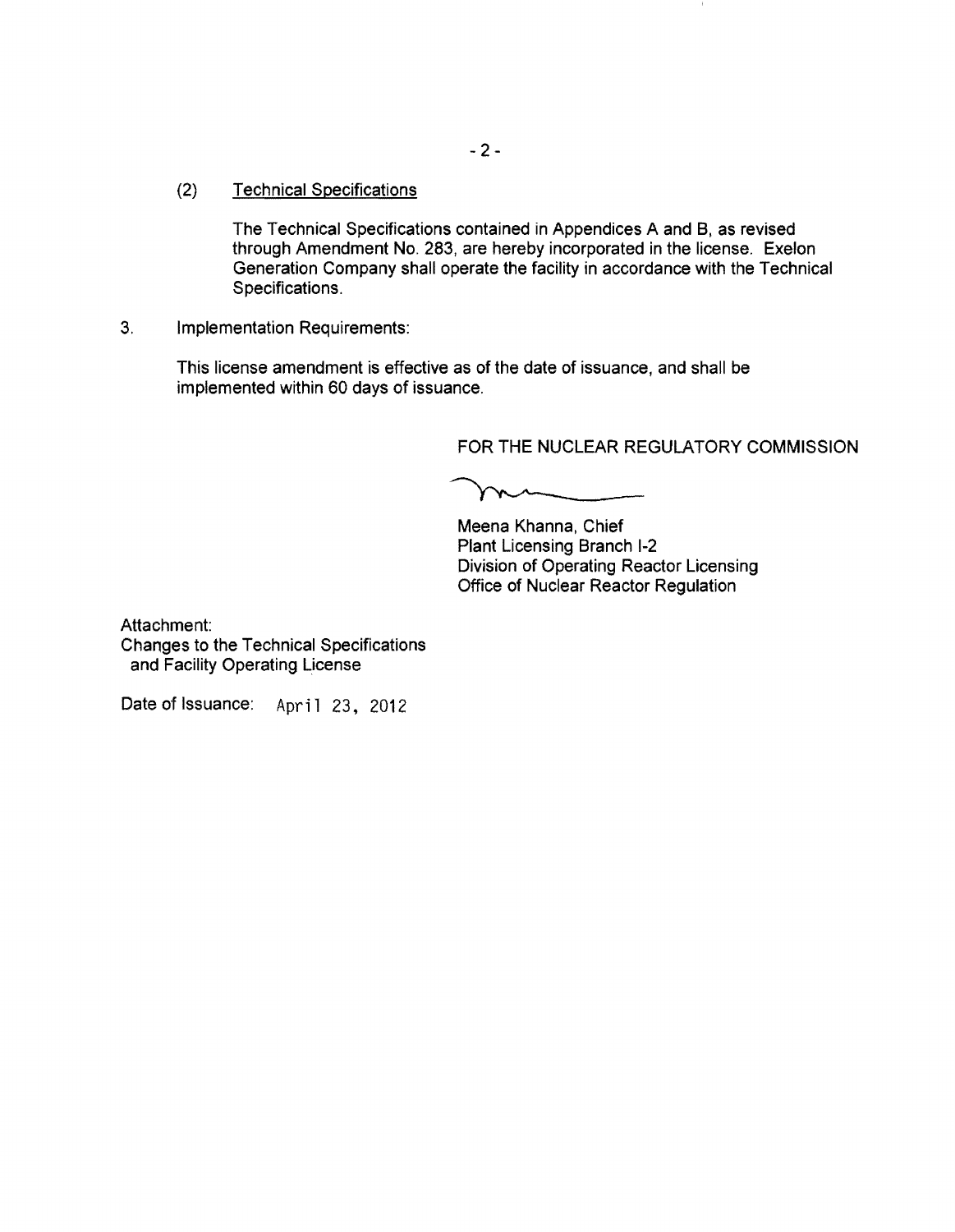## ATTACHMENT TO LICENSE AMENDMENT NO. 283

#### RENEWED FACILITY OPERATING LICENSE NO. DPR-44

### DOCKET NO. 50-277

Replace the following page of the Facility Operating License with the attached revised page. The revised page is identified by amendment number and contains marginal lines indicating the areas of change.

| <u>Remove</u> | Insert |
|---------------|--------|
| Page 3        | Page 3 |

Replace the following pages of the Appendix A, Technical Specifications, with the attached revised pages. The revised pages are identified by amendment number and contain marginal lines indicating the areas of change.

| Remove     | Insert     |  |  |
|------------|------------|--|--|
| $3.4 - 12$ | $3.4 - 12$ |  |  |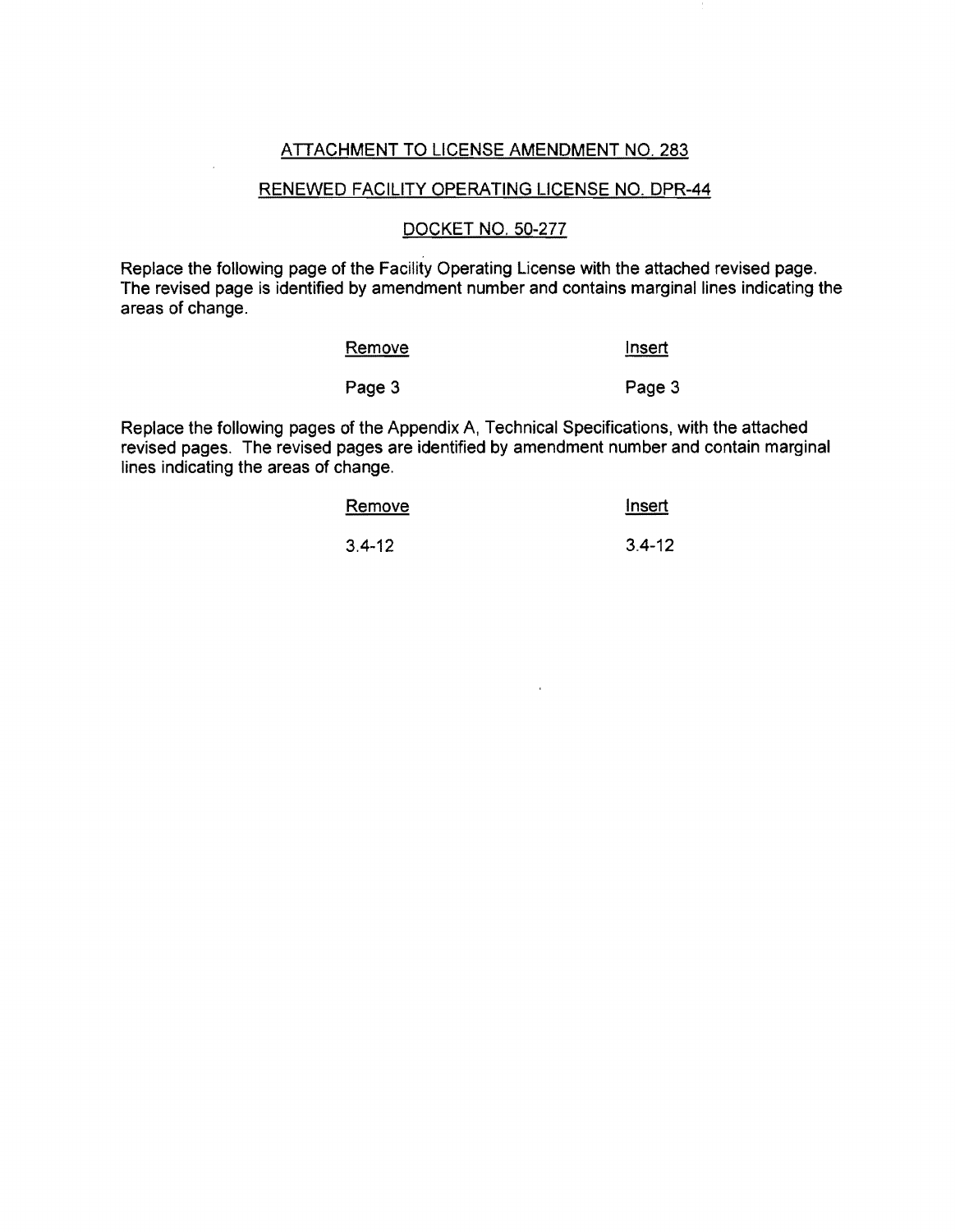- (5) Exelon Generation Company, pursuant to the Act and 10 CFR Parts 30 and 70, to possess, but not to separate, such byproduct and special nuclear material as may be produced by operation of the facility, and such Class B and Class C low-level radioactive waste as may be produced by the operation of Limerick Generating Station, Units 1 and 2.
- C. This renewed license shall be deemed to contain and is subject to the conditions specified in the following Commission regulations in 10 CFR Chapter I: Part 20, Section 30.34 of Part 30, Section 40.41 of Part 40, Section 50.54 of Part 50, and Section 70.32 of Part 70; all applicable provisions of the Act and the rules, regulations, and orders of the Commission now or hereafter in effect; and is subject to the additional conditions specified below:
	- (1) Maximum Power Level

Exelon Generation Company is authorized to operate the Peach Bottom Atomic Power Station, Unit 2, at steady state reactor core power levels not in excess of 3514 megawatts thermal.

(2) Technical Specifications

The Technical Specifications contained in Appendices A and B, as revised through Amendment N0283 , are hereby incorporated in the license. Exelon Generation Company shall operate the facility in accordance with the Technical Specifications.

## (3) Physical Protection

Exelon Generation Company shall fully implement and maintain in effect all provisions of the Commission-approved physical security, training and qualification, and safeguards contingency plans including amendments made pursuant to provisions of the Miscellaneous Amendments and Search Requirements revisions to 10 CFR 73.55 (51 FR 27817 and 27822), and the authority of 10 CFR 50.90 and 10 CFR 50.54(p). The combined set of plans<sup>1</sup>, submitted by letter dated May 17, 2006, is entitled: "Peach Bottom Atomic Power Station Security Plan, Training and Qualification Plan, Safeguards Contingency Plan, and Independent Spent Fuel Storage Installation Security Program, Revision 3." The set contains Safeguards Information protected under 10 CFR 73.21.

Exelon Generation Company shall fully implement and maintain in effect all provisions of the Commission-approved cyber security plan (CSP), including changes made pursuant to the authority of 10 CFR 50.90 and 10 CFR 50.54(p). The Exelon Generation Company CSP was approved by License Amendment No. 283.

## (4) Fire Protection

The Exelon Generation Company shall implement and maintain in effect all provisions of the approved fire protection program as described in the Updated Final Safety Analysis Report for the facility, and as approved in the NRC Safety Evaluation Report (SER) dated May 23, 1979, and Supplements dated August 14, September 15, October 10 and November 24,1980, and in the NRC SERs dated September 16, 1993, and August 24, 1994, subject to the following provision:

<sup>&</sup>lt;sup>1</sup> The Training and Qualification Plan and Safeguards Contingency Plan are Appendices to the Security Plan.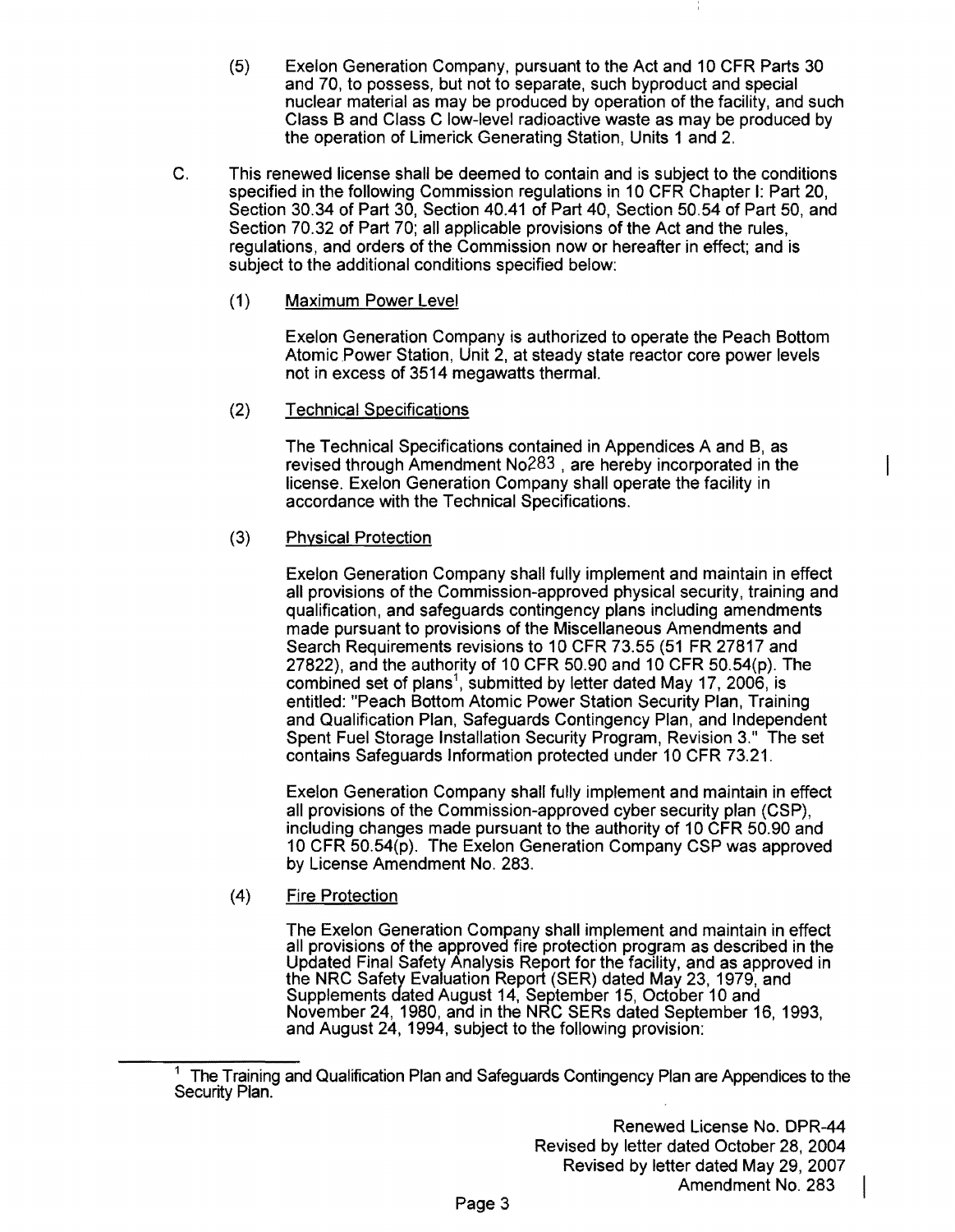RCS leakage Detection Instrumentation 3.4.5

 $\mathbf{1}$ 

#### 3.4 REACTOR COOLANT SYSTEM (RCS)

3.4.5 RCS leakage Detection Instrumentation

- $LCO$  3.4.5 OPE RABLE: following RCS leakage detection instrumentation shall be
	- a. Drywell sump monitoring system; and
	- b. One channel of primary containm ent atmospheric gaseous monitoring system.

APPLICABILITY: MODES 1, 2, and 3.

#### ACTIONS

| CONDITION |                                                                                 | REQUIRED ACTION |                                                                                                    | COMPLETION TIME      |  |
|-----------|---------------------------------------------------------------------------------|-----------------|----------------------------------------------------------------------------------------------------|----------------------|--|
| Α.        | Drywell sump<br>monitoring system<br>inoperable.                                | A.1             | Analyze grab samples<br>of the primary<br>containment<br>atmosphere.                               | Once per<br>12 hours |  |
|           |                                                                                 | AND             |                                                                                                    |                      |  |
|           |                                                                                 | A.2             | Monitor RCS LEAKAGE<br>by administrative<br>means.                                                 | Once per<br>12 hours |  |
|           |                                                                                 | <b>AND</b>      |                                                                                                    |                      |  |
|           |                                                                                 | A.3             | Restore drywell sump<br>monitoring system to<br>OPERABLE status.                                   | 7 days               |  |
| В.        | Required primary<br>containment<br>atmospheric monitoring<br>system inoperable. | B.1             | Analyze grab samples<br>of primary<br>containment<br>atmosphere.                                   | Once per<br>12 hours |  |
|           |                                                                                 | AND             |                                                                                                    |                      |  |
|           |                                                                                 | B.2             | Restore required<br>primary containment<br>atmospheric<br>monitoring system<br>to OPERABLE status. | 30 days              |  |

(continued)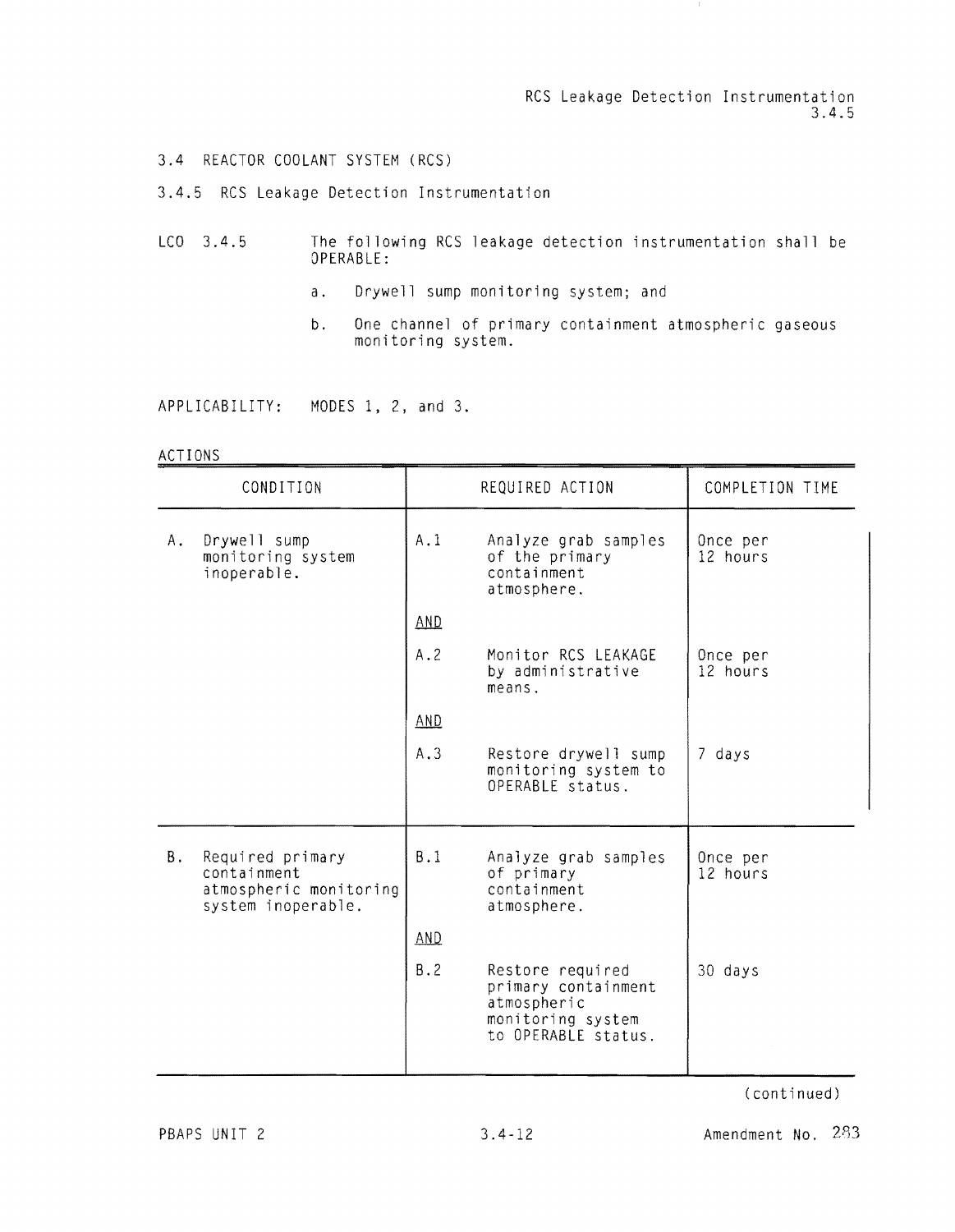

#### UNITED STATES NUCLEAR REGULATORY COMMISSION WASHINGTON, D.C. 20555-0001

# EXELON GENERATION COMPANY, LLC

# PSEG NUCLEAR, LLC

# DOCKET NO. 50-278

# PEACH BOTTOM ATOMIC POWER STATION. UNIT 3

## AMENDMENT TO RENEWED FACILITY OPERATING LICENSE

Amendment No 286 Renewed License No. DPR-56

- 1. The Nuclear Regulatory Commission (the Commission) has found that:
	- A. The application for amendment by Exelon Generation Company, LLC (Exelon Generation Company), and PSEG Nuclear LLC (the licensees), dated April 6, 2011, complies with the standards and requirements of the Atomic Energy Act of 1954, as amended (the Act), and the Commission's rules and regulations set forth in 10 CFR Chapter I;
	- B. The facility will operate in conformity with the application, the provisions of the Act. and the rules and regulations of the Commission;
	- C. There is reasonable assurance: (i) that the activities authorized by this amendment can be conducted without endangering the health and safety of the public. and (ii) that such activities will be conducted in compliance with the Commission's regulations;
	- D. The issuance of this amendment will not be inimical to the common defense and security or to the health and safety of the public; and
	- E. The issuance of this amendment is in accordance with 10 CFR Part 51 of the Commission's regulations and all applicable requirements have been satisfied.
- 2. Accordingly, the license is amended by changes to the Technical Specifications as indicated in the attachment to this license amendment, and paragraph 2.C.(2) of Renewed Facility Operating License No. DPR-56 is hereby amended to read as follows: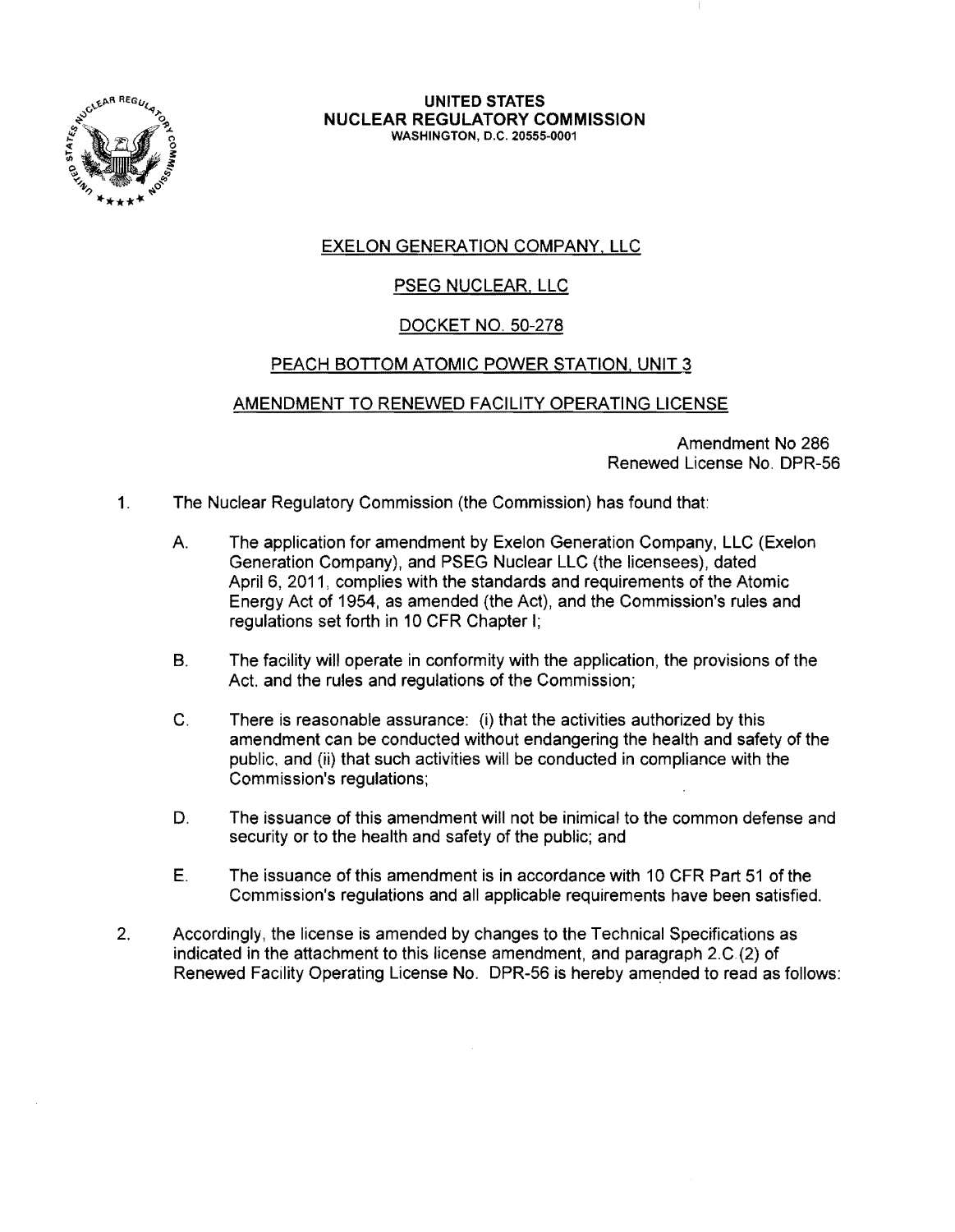### (2) Technical Specifications

The Technical Specifications contained in Appendices A and B, as revised through Amendment No. 286, are hereby incorporated in the license. Exelon Generation Company shall operate the facility in accordance with the Technical Specifications.

## 3. Implementation Requirements:

This license amendment is effective as of the date of issuance, and shall be implemented within 60 days of issuance.

## FOR THE NUCLEAR REGULATORY COMMISSION

 $m$ 

Meena Khanna, Chief Plant Licensing Branch 1-2 Division of Operating Reactor Licensing Office of Nuclear Reactor Regulation

Attachment: Changes to the Technical Specifications and Facility Operating License

Date of Issuance: April 23, 2012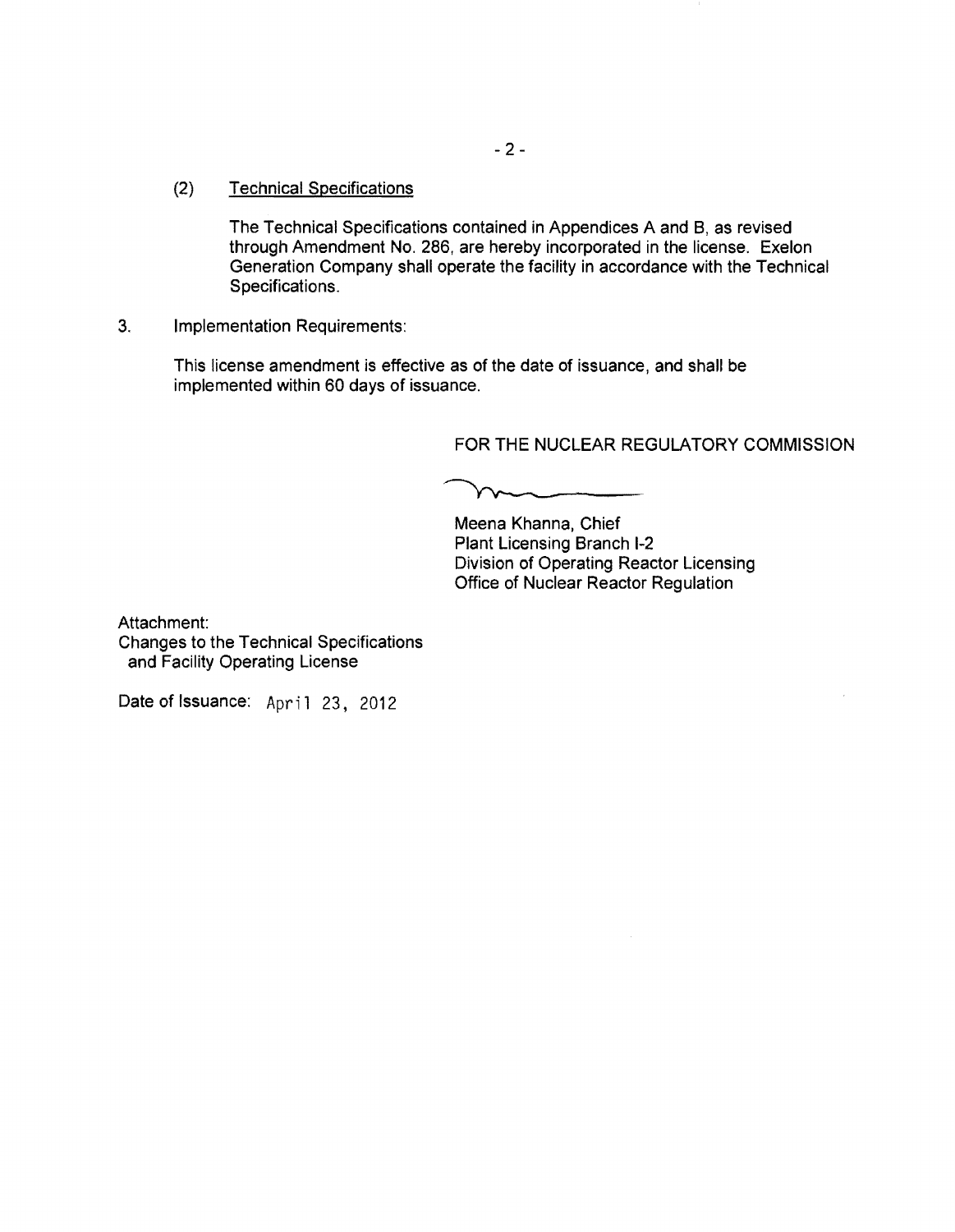## ATTACHMENT TO LICENSE AMENDMENT NO. 286

#### RENEWED FACILITY OPERATING LICENSE NO. DPR-56

### DOCKET NO. 50-278

Replace the following page of the Facility Operating License with the attached revised page. The revised page is identified by amendment number and contains marginal lines indicating the areas of change.

| Remove | Insert<br>------------------ |
|--------|------------------------------|
| Page 3 | Page 3                       |

Replace the following pages of the Appendix A, Technical Specifications, with the attached revised pages. The revised pages are identified by amendment number and contain marginal lines indicating the areas of change.

 $\bar{z}$ 

 $\mathcal{L}^{\pm}$ 

| Remove     | Insert     |
|------------|------------|
| $3.4 - 12$ | $3.4 - 12$ |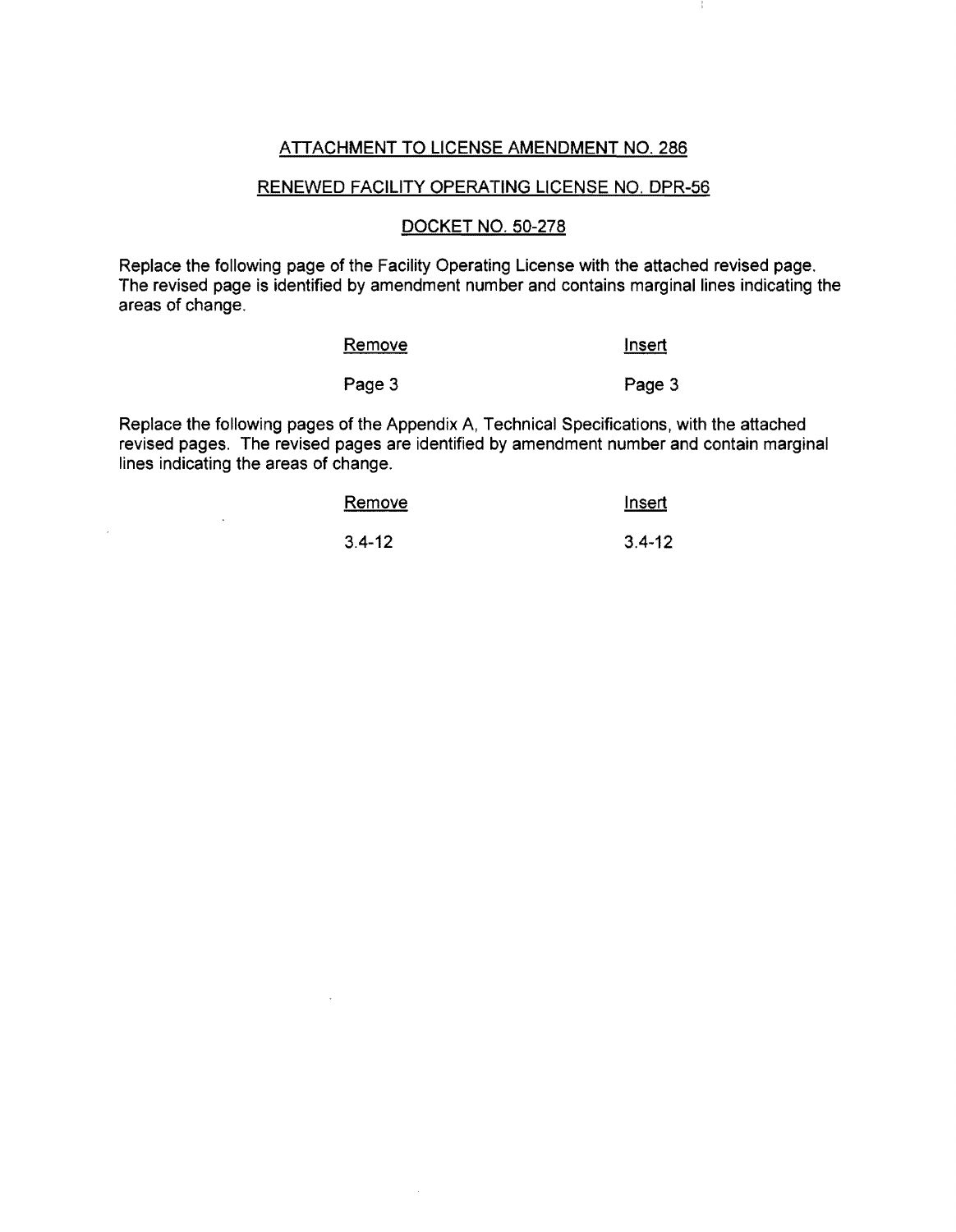- (5) Exelon Generation Company, pursuant to the Act and 10 CFR Parts 30 and 70, to possess, but not to separate, such byproduct and special nuclear material as may be produced by operation of the facility, and such Class B and Class C low-level radioactive waste as may be produced by the operation of Limerick Generating Station, Units 1 and 2.
- C. This renewed license shall be deemed to contain and is subject to the conditions specified in the following Commission regulations in 10 CFR Chapter I: Part 20, Section 30.34 of Part 30, Section 40.41 of Part 40, Section 50.54 of Part 50, and Section 70.32 of Part 70; all applicable provisions of the Act and the rules, regulations, and orders of the Commission now or hereafter in effect; and is subject to the additional conditions specified below:
	- (1) Maximum Power Level

Exelon Generation Company is authorized to operate the Peach Bottom Atomic Power Station, Unit No.3, at steady state reactor core power levels not in excess of 3514 megawatts thermal.

(2) Technical Specifications

The Technical Specifications contained in Appendices A and B, as revised through Amendment No. 286, are hereby incorporated in the license. Exelon Generation Company shall operate the facility in accordance with the Technical Specifications.<sup>1</sup>

# (3) Physical Protection

Exelon Generation Company shall fully implement and maintain in effect all provisions of the Commission-approved physical security, training and qualification, and safeguards contingency plans including amendments made pursuant to provisions of the Miscellaneous Amendments and Search Requirements revisions to 10 CFR 73.55 (51 FR 27817 and 27822), and the authority of 10 CFR 50.90 and 10 CFR 50.54(p). The  $2.32$ , since the datitudity of the oriented of the research contribution combined set of plans<sup>2</sup>, submitted by letter dated May 17, 2006, is entitled: "Peach Bottom Atomic Power Station Security Plan, Training and Qualification Plan, Safeguards Contingency Plan, and Independent Spent Fuel Storage Installation Security Program, Revision 3." The set contains Safeguards Information protected under 10 CFR 73.21.

Exelon Generation Company shall fully implement and maintain in effect all provisions of the Commission-approved cyber security plan (CSP), including changes made pursuant to the authority of 10 CFR 50.90 and 10 CFR 50.54(p). The Exelon Generation Company CSP was approved by License Amendment No. 286.

<sup>&#</sup>x27;Licensed power level was revised by Amendment No. 250, dated November 22,2002, and will be implemented following the 14<sup>th</sup> refueling outage currently scheduled for Fall 2003.

 $2$ The training and Qualification Plan and Safeguards Contingency Plan and Appendices to the Security Plan.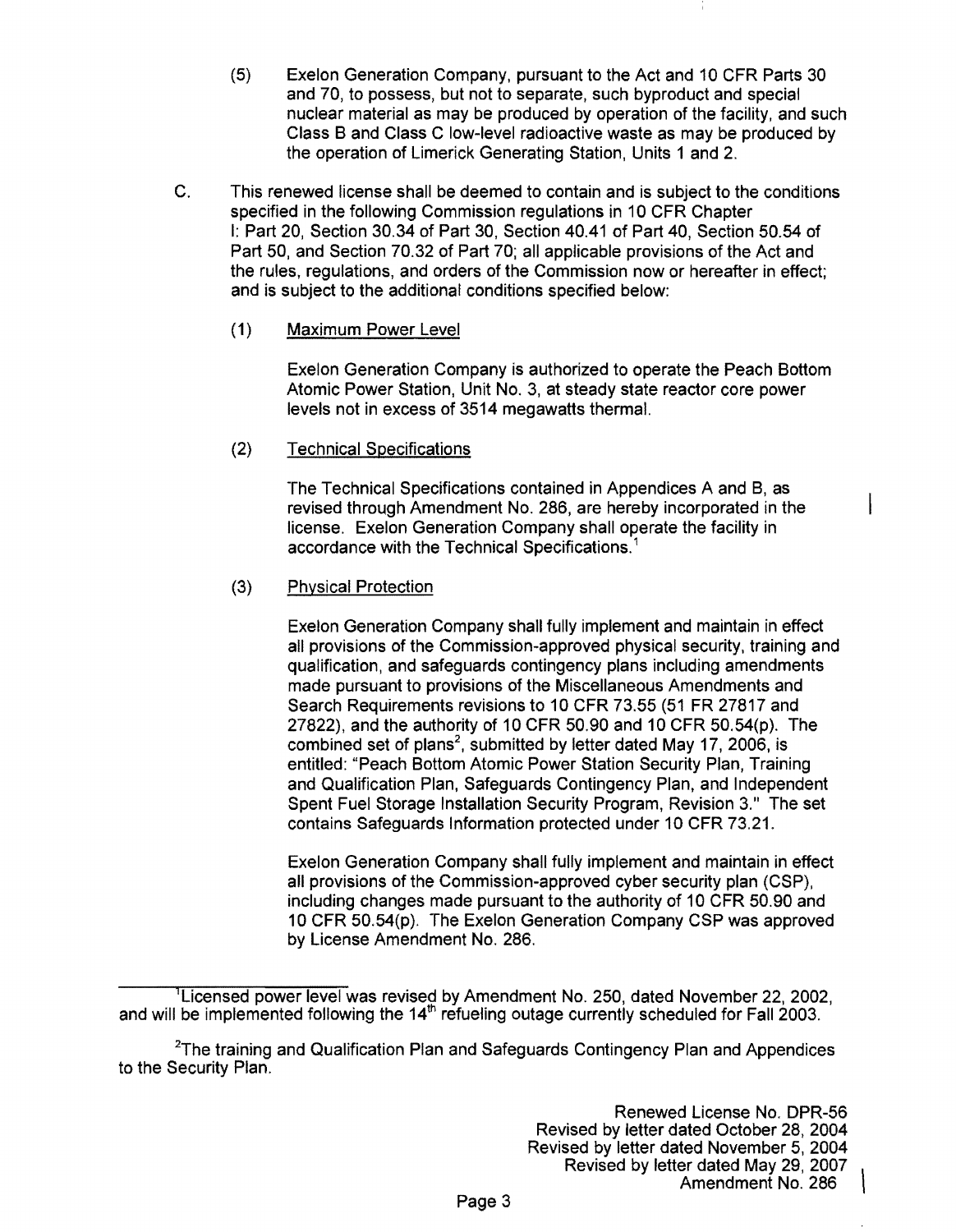RCS Leakage Detection Instrumentation 3.4.5

÷.

#### 3.4 REACTOR COOLANT SYSTEM (RCS)

#### 3.4.5 RCS Leakage Detection Instrumentation

- $LCD \quad 3.4.5$ The following RCS leakage detection instrumentation shall be<br>OPERABLE: OPERABLE:
	- a. Drywell sump monitoring system; and
	- b. One channel of primary containment atmospheric gaseous<br>monitoring system.

APPLICABILITY: MODES I, 2, and 3.

#### ACTI ONS

| CONDITION |                                                                                 | REQUIRED ACTION |                                                                                                    | COMPLETION TIME      |  |
|-----------|---------------------------------------------------------------------------------|-----------------|----------------------------------------------------------------------------------------------------|----------------------|--|
| Α.        | Drywell sump<br>monitoring system<br>inoperable.                                | A.1             | Analyze grab samples<br>of the primary<br>containment<br>atmosphere.                               | Once per<br>12 hours |  |
|           |                                                                                 | AND.            |                                                                                                    |                      |  |
|           |                                                                                 | A.2             | Monitor RCS LEAKAGE<br>by administrative<br>means.                                                 | Once per<br>12 hours |  |
|           |                                                                                 | AND             |                                                                                                    |                      |  |
|           |                                                                                 | A.3             | Restore drywell sump<br>monitoring system to<br>OPERABLE status.                                   | 7 days               |  |
| Β.        | Required primary<br>containment<br>atmospheric monitoring<br>system inoperable. | B.1             | Analyze grab samples<br>of primary<br>containment<br>atmosphere.                                   | Once per<br>12 hours |  |
|           |                                                                                 | <b>AND</b>      |                                                                                                    |                      |  |
|           |                                                                                 | B.2             | Restore required<br>primary containment<br>atmospheric<br>monitoring system<br>to OPERABLE status. | 30 days              |  |

(continued)

PBAPS UNIT 3 3.4-12 Amendment No.  $286$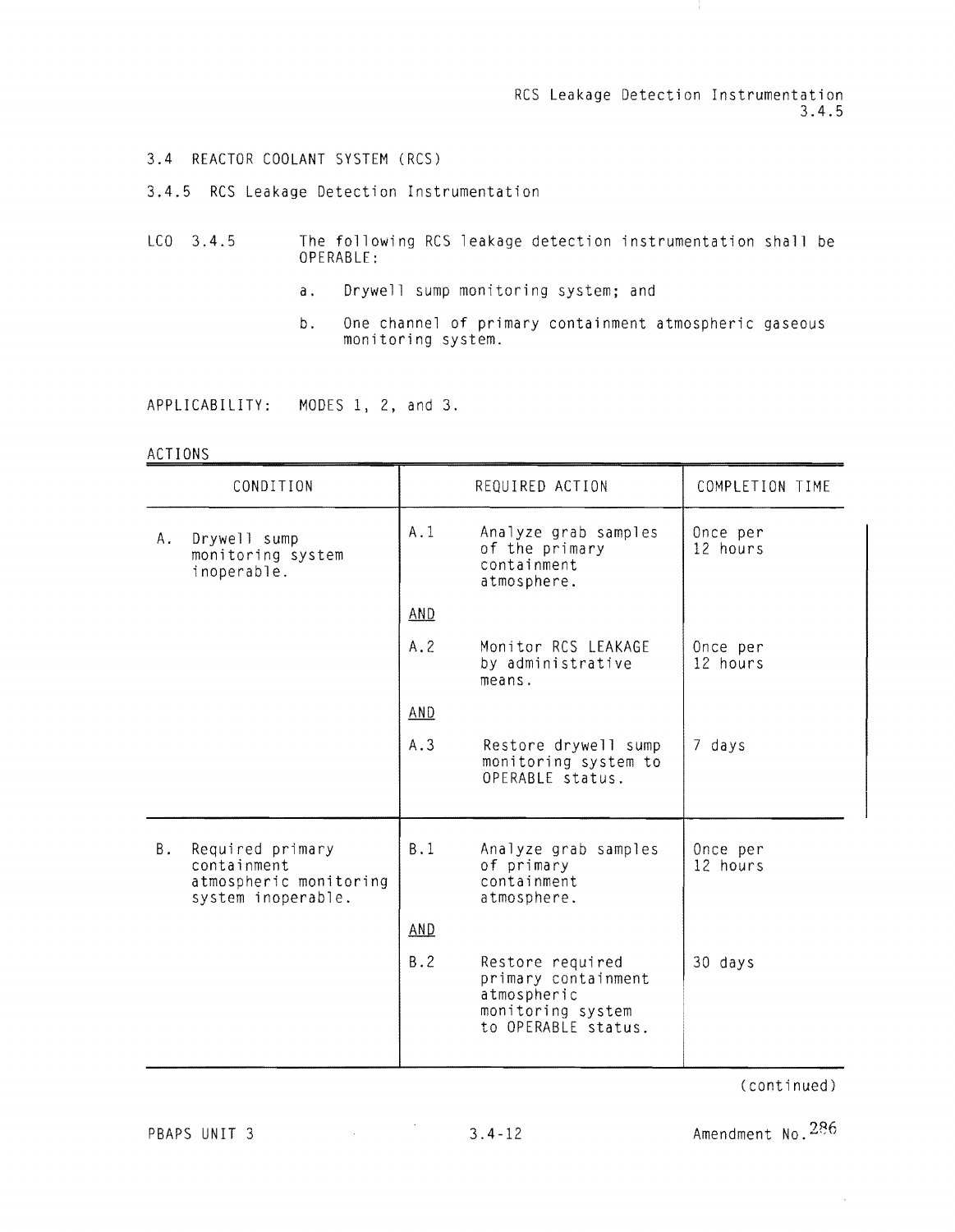

# SAFETY EVALUATION BY THE OFFICE OF NUCLEAR REACTOR REGULATION

# RELATED TO AMENDMENT NO. 283 TO RENEWED FACILITY

# OPERATING LICENSE NO. DPR-44 AND AMENDMENT NO. 286 TO

# RENEWED FACILITY OPERATING LICENSE NO. DPR-56

# EXELON GENERATION COMPANY, LLC

# PSEG NUCLEAR, LLC

# PEACH BOTTOM ATOMIC POWER STATION, UNITS 2 AND 3

# DOCKET NOS. 50-277 AND 50-278

# 1.0 INTRODUCTION

By letter dated April 6, 2011, to the U.S. Nuclear Regulatory Commission (NRC, the Commission), Exelon Generation Company, LLC (EGC) submitted a request to revise the Technical Specifications (TSs) for the Peach Bottom Atomic Power Station (PBAPS), Units 2 and 3. The proposed change would revise TS 3.4.5, "RCS [Reactor Coolant System] Leakage Detection Instrumentation." In the application, the licensee stated that the license amendment request is consistent with NRC-approved Revision 3 to Technical Specification Task Force (TSTF) Standard Technical Specification (STS) Change Traveler TSTF-514, "Revise BWR [boiling water reactor] Operability Requirements and Actions for RCS [Reactor Coolant System] Leakage Instrumentation." TSTF-514, Revision 3, adds a new Condition D to TS 3.4.6, "RCS Leakage Detection Instrumentation." New Condition D applies when the primary containment atmospheric gaseous radiation monitor is the only operable RCS leakage detection monitor. This condition is currently in PBAPS TS 3.4.5 as Condition A. therefore EGC proposes to modify the required actions for Condition A. The availability of this TS improvement was announced in the Federal Register on December 17,2010 (75 FR 79048).

# 2.0 REGULATORY EVALUATION

The NRC's regulatory requirements related to the content of the TS are contained in Title 10 of the Code of Federal Regulations (10 CFR) Section 50.36. Paragraph (c)(2)(i) of 10 CFR 50.36 states that limiting conditions for operation (LCOs) are the lowest functional capability or performance levels of equipment required for safe operation of the facility. Paragraph (c)(2)(ii) of 10 CFR 50.36 lists four criteria for determining whether particular items are required to be included in the TS LCOs. Criterion 1 applies to installed instrumentation that is used to detect, and indicate in the control room, a significant abnormal degradation of the reactor coolant pressure boundary (RCPB). As described in the Federal Register notice associated with this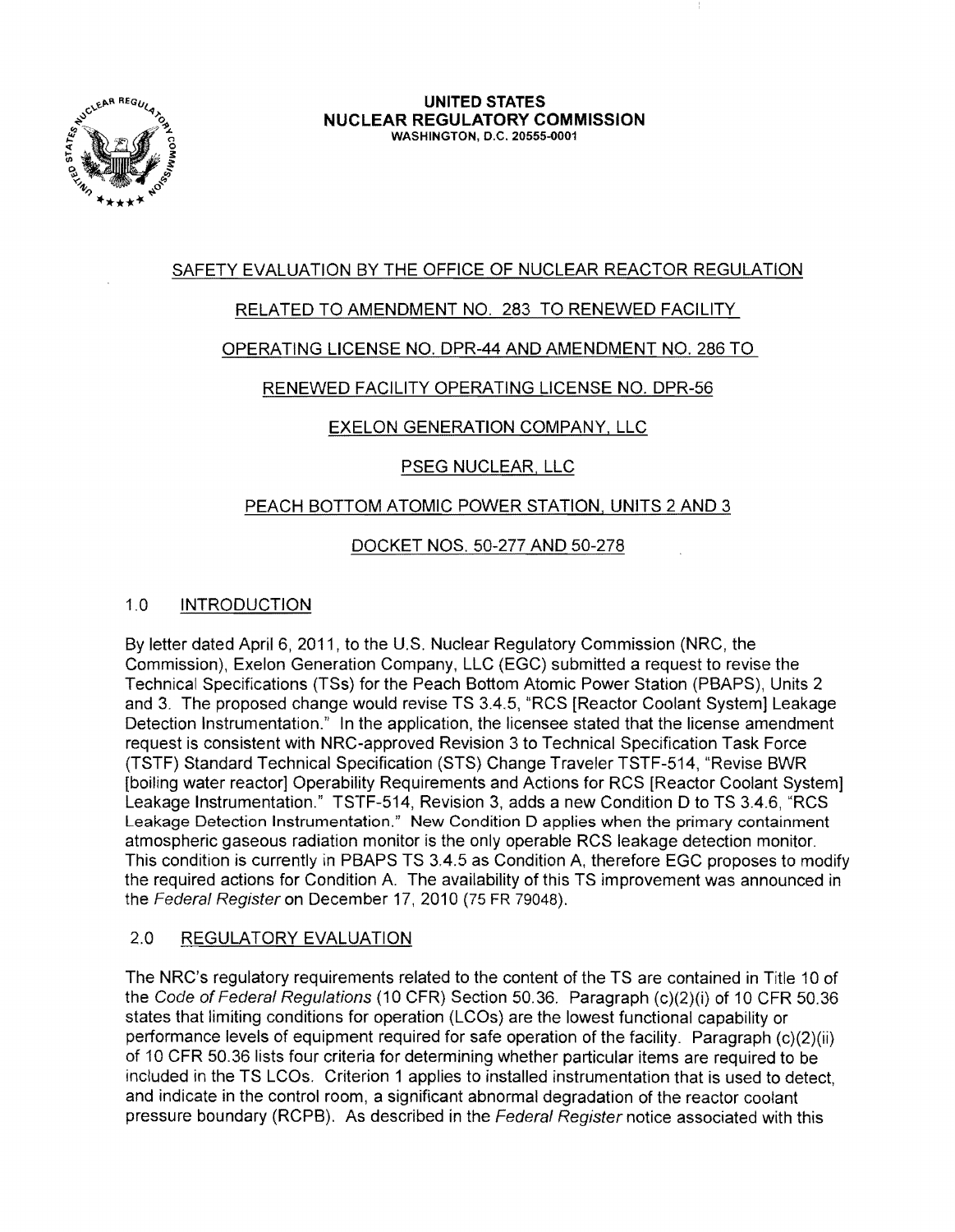regulation (60 FR 36953, July 16, 1995), the scope of the TS includes two general classes of technical matters: (1) those related to prevention of accidents, and (2) those related to mitigation of the consequences of accidents. Criterion 1 addresses systems and process variables that alert the operator to a situation when accident initiation is more likely and supports the first of these two general classes of technical matters which are included in the TS. As specified in Paragraph (c)(2)(i) of 10 CFR 50.36, when an LCO of a nuclear reactor is not met, the licensee shall shut down the reactor or follow any remedial action permitted by the TSs until the condition can be met.

The NRC's guidance for the format and content of the BWR TS can be found in NUREG-1433, Revision 3.0, "Standard Technical Specifications General Electric Plants, BWR/4." STS 3.4.6, "RCS Leakage Detection Instrumentation" in NUREG-1433 contains the guidance specific to the RCS leakage detection instrumentation for BWRs.

As stated in NRC Information Notice (IN) 2005-24, "Non conservatism in Leakage Detection Sensitivity," (Agencywide Documents Access and Management System (ADAMS) Accession No. ML051780073), the reactor coolant activity assumptions for primary containment/drywell atmosphere gaseous radioactivity monitors may be nonconservative. This means the monitors may not be able to detect a one gpm leak within one hour under all likely operating conditions.

The issue described in IN 2005-24 has raised questions regarding operability requirements for primary containmentldrywell atmosphere gaseous radioactivity monitors. TSTF-514, Revision 3, includes a new TS condition for RCS leakage detection instrumentation to establish Required Actions for operation during conditions of reduced monitoring sensitivity because the gaseous radioactivity instrumentation is the only operable instrument. In addition, TSTF-514, Revision 3, revises the NUREG-1433 TS Bases to summarize the proposed TS changes and more accurately describe the contents of the facility design basis related to operability of the RCS leakage detection instrumentation. A portion of the NUREG-1433 TS Bases changes revise the specified safety function of the RCS leakage detection monitors to specify the required instrument sensitivity level.

The regulation at 10 CFR Part 50, Appendix A, General Design Criterion (GDC) 30, "Quality of Reactor Coolant Pressure Boundary," requires means for detecting and, to the extent practical, identifying the location of the source of RCS leakage. Regulatory Guide (RG) 1.45, Revision 0, "Reactor Coolant Pressure Boundary Leakage Detection Systems," May 1973, describes acceptable methods of implementing the GDC 30 requirements with regard to the selection of leakage detection systems for the RCPB.

RG 1.45, Revision 0, Regulatory Position C.2, states:

Leakage to the primary reactor containment from unidentified sources should be collected and the flow rate monitored with an accuracy of one gallon per minute (gpm) or better.

RG 1.45, Revision 0, Regulatory Position C.3, states:

At least three separate detection methods should be employed and two of these methods should be (1) sump level and flow monitoring and (2) airborne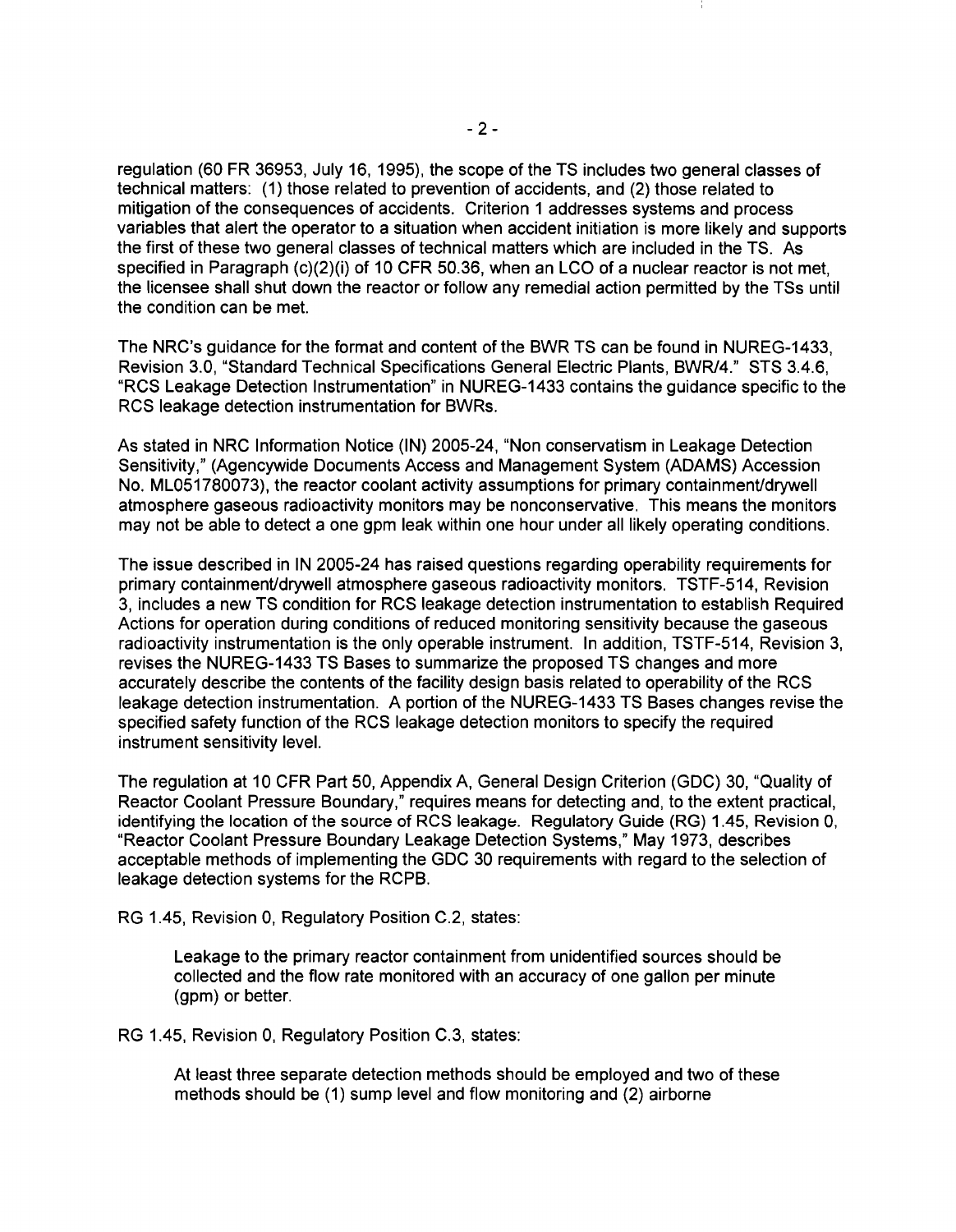particulate radioactivity monitoring. The third method may be selected from the following: a. monitoring of condensate flow rate from air coolers, [or] b. monitoring of airborne gaseous radioactivity. Humidity, temperature, or pressure monitoring of the containment atmosphere should be considered as alarms or indirect indication of leakage to the containment.

RG 1.45, Revision 0, Regulatory Position C.5, states:

The sensitivity and response time of each leakage detection system in regulatory position 3 above employed for unidentified leakage should be adequate to detect a leakage rate, or its equivalent, of one gpm in less than one hour.

RG 1.45, Revision 0, Section B, "Discussion," states:

In analyzing the sensitivity of leak detection systems using airborne particulate or gaseous radioactivity, a realistic primary coolant radioactivity concentration assumption should be used. The expected values used in the plant environmental report would be acceptable.

The appropriate sensitivity of a plant's primary containmentldrywell atmosphere gaseous radioactivity monitors is dependent on the design assumptions and the plant-specific licensing basis as described in the plant's updated final safety analysis report (UFSAR). The NRC staffs approval of the use of expected primary coolant radioactivity concentration values used in the environmental report creates a potential licensing conflict when a licensee is able to achieve and maintain primary coolant radioactivity concentration values lower than the value assumed in the environmental report.

RG 1.45, Revision 1, "Guidance on Monitoring and Responding to Reactor Coolant System Leakage," was issued in May 2008. RG 1.45, Revision 1, describes methods for implementing the general design criteria (GDC) 30 requirements that are different from those in RG 1.45, Revision 0, and was developed and issued to support new reactor licensing. Revision 1 allows that having two TS leakage detection methods capable of detecting a one gpm leak within one hour provides adequate leakage detection capability from a safety perspective. It recommends that other potential indicators (including the gaseous radiation monitors) be maintained even though they may not have the same detection capability. These indicators, in effect, provide additional defense-in-depth.

PBAPS UFSAR Appendix H, "Conformance to AEC [Atomic Energy Commission) (NRC) Criteria," contains an evaluation of the design bases of the nuclear facility as measured against the GDC for Nuclear Power Plant Construction Permits that were proposed to be added to 10 CFR 50 as Appendix A in July 1967. During the construction licensing process for PBAPS, the units were evaluated against the then current AEC draft of the 27 GDCs for Nuclear Power Plants (November, 1965) rather than the 70 criteria proposed in July 11, 1967 (32 FR 10213). PBAPS conforms with the intent of the AEC proposed GDC shown below: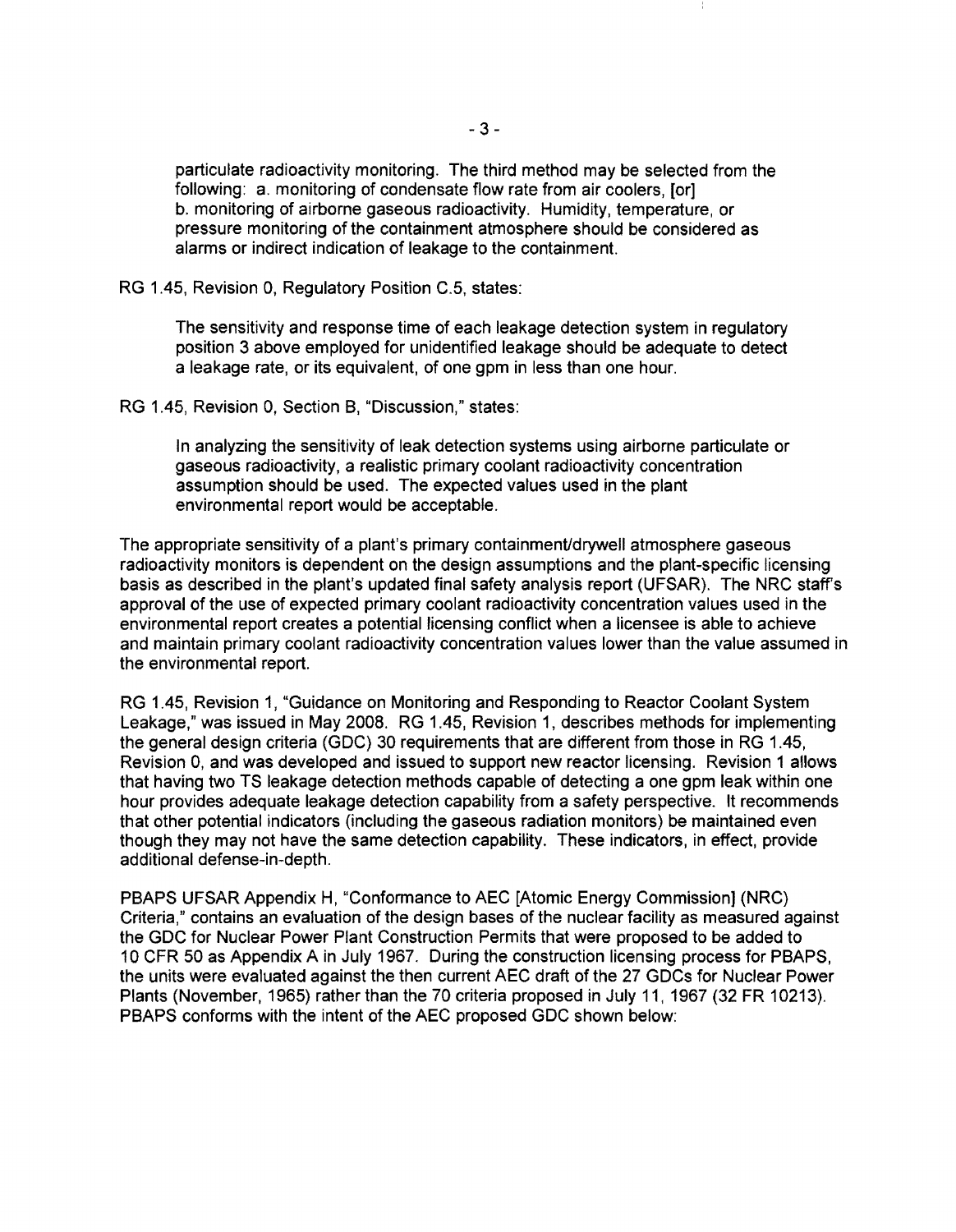## CRITERION 9 - REACTOR COOLANT PRESSURE BOUNDARY

(CATEGORY A) The reactor coolant pressure boundary shall be designed and constructed so as to have an exceedingly low probability of gross rupture or significant leakage throughout its design lifetime.

### CRITERION 10 - CONTAINMENT (CATEGORY A)

Containment shall be provided. The containment structure shall be designed to sustain the initial effects of gross equipment failures, such as a large coolant boundary break, without loss of required integrity and, together with other engineered safety features as may be necessary, to retain for as long as the situation requires the functional capability to protect the public.

CRITERION 16 - MONITORING REACTOR COOLANT PRESSURE BOUNDARY (CATEGORY B) Means shall be provided for monitoring the reactor coolant pressure boundary to detect leakage.

CRITERION 17 - MONITORING RADIOACTIVITY RELEASES (CATEGORY B) Means shall be provided for monitoring the containment atmosphere, the facility effluent discharge paths, and the facility environs for radioactivity that could be released from normal operations, from anticipated transients, and from accident conditions.

## PBAPS UFSAR, Section 4.10.3.2, states, in part:

Unidentified leakage through the reactor coolant pressure boundary within the primary containment is detected by monitoring drywell temperatures, pressures, airborne radioactivity, and changes of volumetric discharge flow rates in the floor drain sumps.

## 3.0 TECHNICAL EVALUATION

In adopting the changes to the TS included in TSTF-514, Revision 3, the licensee proposed to revise TS 3.4.5, "RCS Leakage Detection Instrumentation," Required Actions for Condition A. Condition A applies when the primary containment atmospheric gaseous monitoring system is the only operable RCS leakage detection monitoring system. The revised Required Actions are necessary because improved fuel integrity and the resulting lower primary coolant radioactivity concentration affect the response of a plant's primary containment atmospheric gaseous radioactivity monitor to a greater extent than the response of other RCS leakage detection monitors to leakage radioactivity. The proposed Required Actions for Condition A require the licensee to analyze grab samples of the primary containment atmosphere once per 12 hours, restore the required drywell sump monitoring system to operable status within 7 days, and monitor RCS leakage by administrative means once per 12 hours.

Administrative means of monitoring RCS leakage include trending parameters that may indicate an increase in RCS leakage. There are diverse alternative methods from which appropriate indicators for identifying RCS leakage may be selected based on plant conditions. EGC will utilize the following methods considering the current plant conditions and historical or expected sources of unidentified leakage, as their TS administrative means: drywell pressure, drywell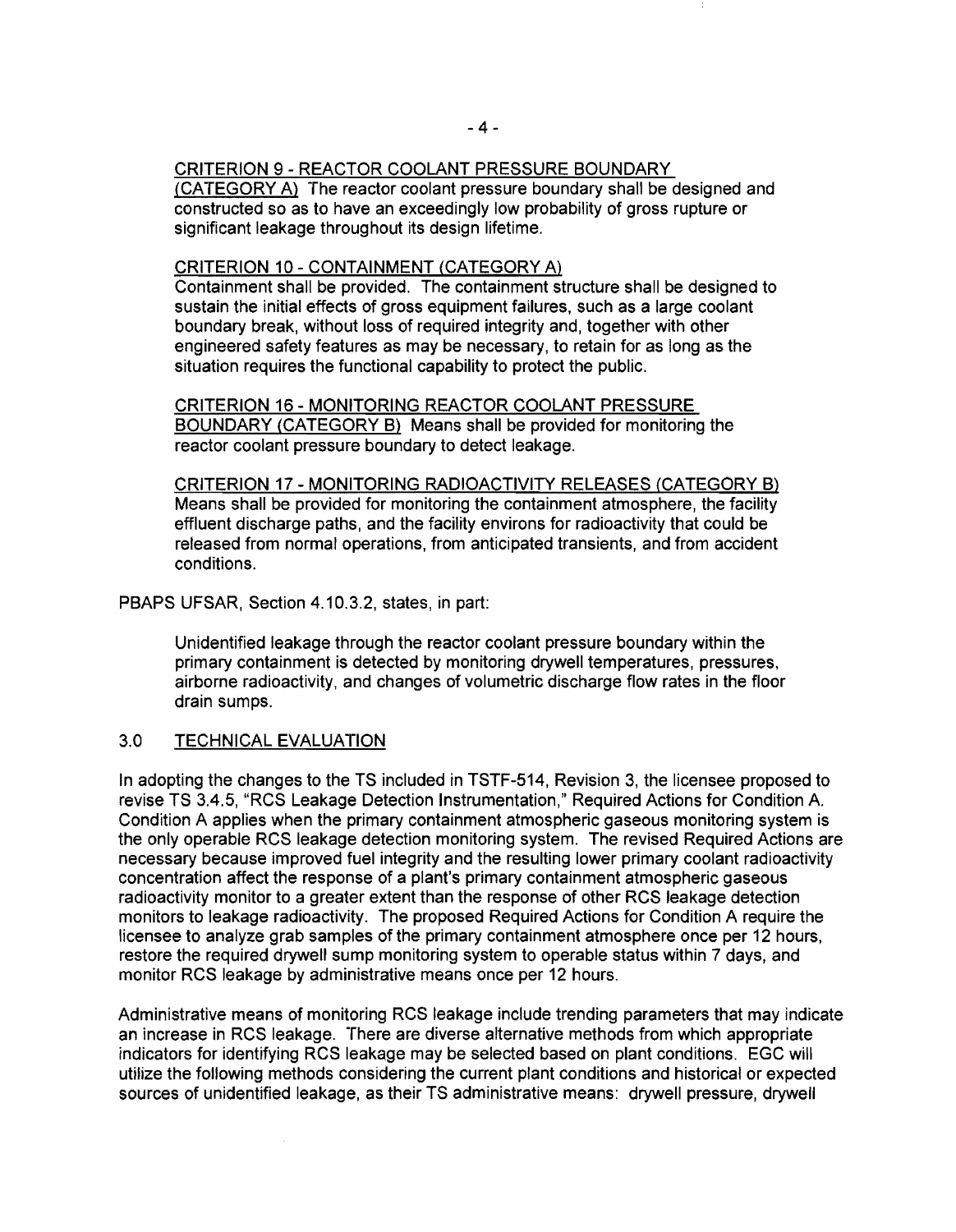temperature, reactor recirculation system pump seal pressure and temperature, reactor recirculation system pump motor cooler temperatures, and safety relief valve tailpipe temperature.

The NRC staff determined that the proposed Required Actions for Condition A are less restrictive than the current requirement, because current Condition A requires the restoration of the drywell sump monitoring system to operable status within 24 hours. In EGC's application they stated:

A review of past operating experience from 1/1/2006 to 2/11/2011 at PBAPS Units 2 and 3 identified that TS 3.4.5 Action A.1 was not entered during the applicable modes (1, 2, and 3). Although the proposed change to the PBAPS TS is an increase in the amount of time the plant is allowed to operate with the drywell floor drain sump flow monitoring system inoperable, the change adds both 12-hour compensatory grab samples of the primary containment atmosphere and 12-hour administrative monitoring of RCS leakage, is consistent with the approved TSTF-514-A intent, and has operating experience to suggest it will be an infrequently entered Action Statement.

The associated revised Actions and Completion Times are adequate because monitoring the RCS by administrative means, coupled with primary containment atmospheric grab samples, are sufficient to alert the operating staff to an unexpected increase in unidentified leakage. The primary containment atmospheric grab samples provide a method of detecting particulate and gaseous radioactive material in the primary containment atmosphere. However, taking frequent grab samples will ensure there is no significant loss of monitoring capability during the Required Action Completion Time. The 12-hour interval is reasonable given the availability of the primary containment atmospheric gaseous radiation monitor. Allowing 7 days to restore the drywell sump monitoring system to operable status is reasonable given (1) the operating experience shows it will be infrequently entered, (2) the diverse methods employed in the Required Actions to detect an RCS leak, and (3) the low probability of a large RCS leak during this period. The revised Required Actions of Condition A are conservative relative to the STS, sufficiently alerts the operating staff, provides a comparable ability to detect RCS leakage, and provides time intervals that are reasonable. Therefore, the NRC staff determined that the revised Required Actions for Condition A provide an adequate assurance of safety when judged against current regulatory standards.

As described in the licensee's letter dated April 6, 2011, the application included "information only" changes showing the planned revisions to the Bases for TS 3.4.5, in conjunction with the proposed TS changes. TS Bases changes are made under the control of the licensee's TS Bases control program as specified in TS 5.5.10. Hence, the NRC staff makes no judgment in this application review as to the adequacy or acceptability of the TS Bases changes submitted.

The NRC staff evaluated the licensee's proposed changes against the applicable regulatory requirements listed in Section 2 of this Safety Evaluation. The NRC staff also compared the proposed changes to the changes made to STS by TSTF-514, Revision 3. The NRC staff determined that all the proposed changes afford adequate assurance of safety when judged against current regulatory standards. Therefore, the NRC staff finds the proposed changes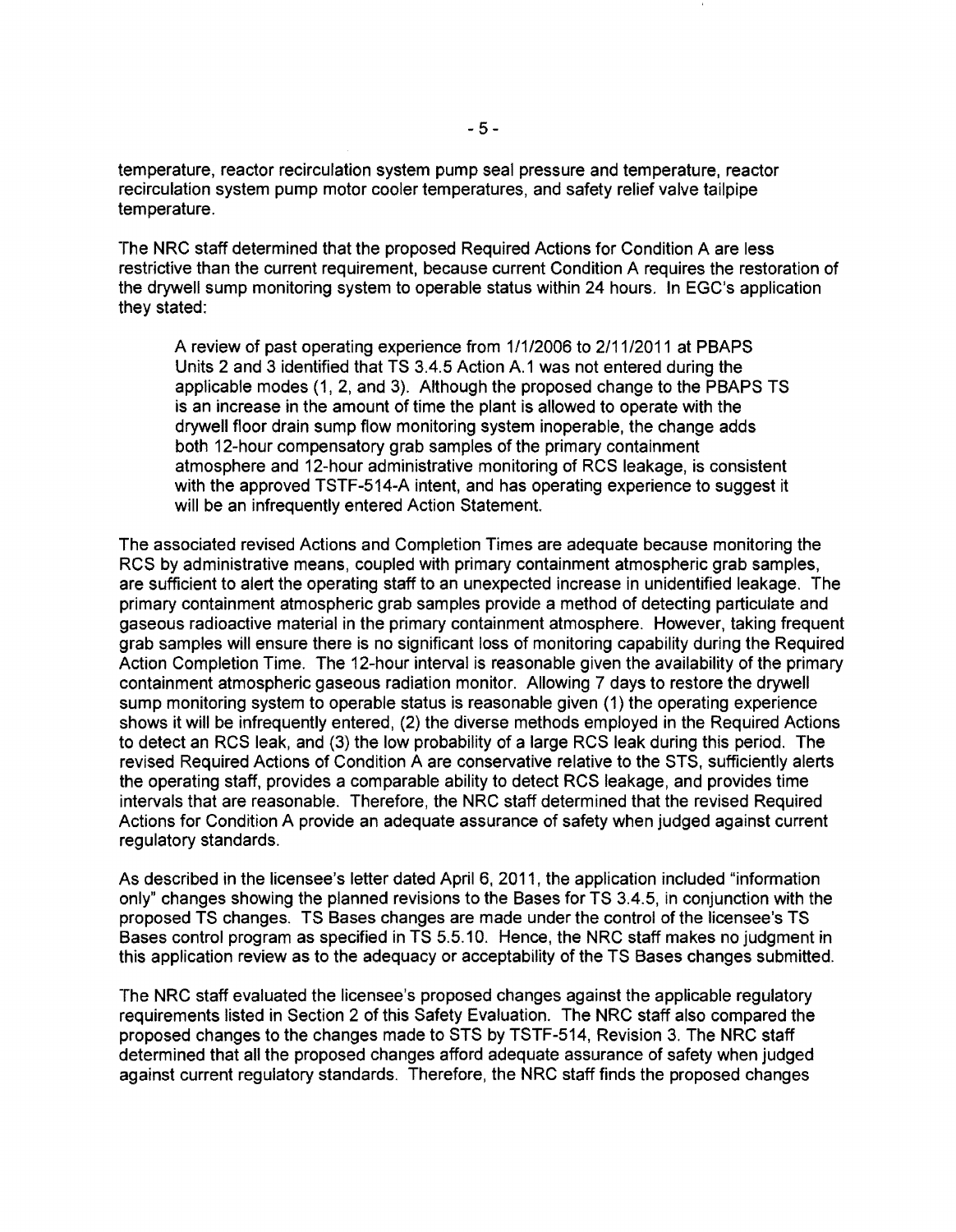acceptable. Based on the above evaluation, the NRC staff concludes that the proposed amendment is acceptable.

## 4.0 STATE CONSULTATION

In accordance with the Commission's regulations, the Pennsylvania State official was notified of the proposed issuance of the amendments. The State official had no comments.

## 5.0 ENVIRONMENTAL CONSIDERATION

The NRC staff has determined that the amendments change requirements with respect to installation or use of a facility's components located within the restricted area as defined in 10 CFR Part 20. The NRC staff has determined that the amendments involve no significant increase in the amounts, and no significant change in the types, of any effluents that may be released offsite, and that there is no significant increase in individual or cumulative occupational radiation exposure. The Commission has previously issued a proposed finding that the amendments involve no significant hazards consideration, and there has been no public comment on such finding (76 FR 55128). The changes discussed in this safety evaluation meet the eligibility criteria for categorical exclusion set forth in 10 CFR 51.22(c)(9). Pursuant to 10 CFR 51.22(b), no environmental impact statement or environmental assessment need be prepared in connection with the issuance of the amendments.

## 6.0 CONCLUSION

The Commission has concluded, based on the considerations discussed above, that: (1) there is reasonable assurance that the health and safety of the public will not be endangered by operation in the proposed manner, (2) such activities will be conducted in compliance with the Commission's regulations, and (3) the issuance of the amendments will not be inimical to the common defense and security or to the health and safety of the public.

## 7.0 REFERENCES

- 1. Exelon Generation Company, LLC, License Amendment Request to adopt Technical Specification Task Force Traveler TSTF-514, Revision 3, April 6, 2011 (Agencywide Documents Access and Management System (ADAMS) Accession No. ML110970067).
- 2. TSTF-514, Revision 3, "Revise BWR Operability Requirements and Actions for RCS Leakage," November 24, 2010 (ADAMS Accession No. ML103280389).
- 3. TSTF-514 Federal Register Notice (75 FR 79048), Notice of Availability published on December 17, 2010 (ADAMS Accession No. ML102300733).

Principal Contributors: K. Bucholtz

Date: April 23, 2012